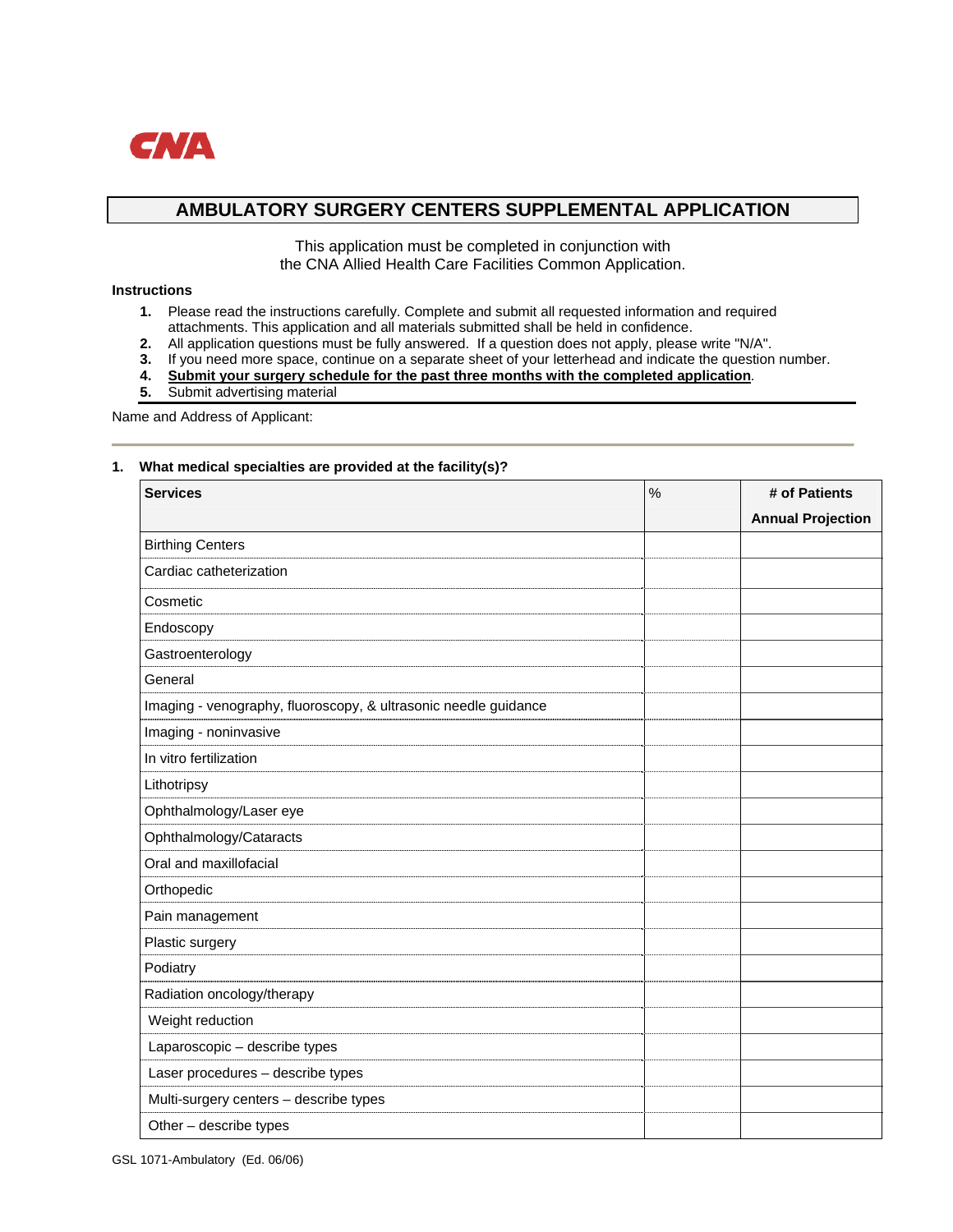

| Overnight recovery beds                                                     | $\%$ | l # of Patients |
|-----------------------------------------------------------------------------|------|-----------------|
| 23 hours or less – if so how many?<br>24 hours or more $-$ if so, how many? |      |                 |

If overnight beds were listed, describe staffing levels, qualifications and patient/staff ratio.

#### **2. Ancillary Services**

| a. | <b>Laboratory Services</b>                                                | $\Box$ Yes $\Box$ No |
|----|---------------------------------------------------------------------------|----------------------|
|    | If yes, are tests performed only for SurgiCenter patients?                | $\Box$ Yes $\Box$ No |
|    | Is the Laboratory CLIA approved?                                          | $\Box$ Yes $\Box$ No |
| b. | <b>Imaging Services</b>                                                   | □ Yes □ No           |
|    | If yes, are imaging studies performed only for SurgiCenter patients?      | $\Box$ Yes $\Box$ No |
|    | Are all imaging staff certified and/or licensed in the imaging specialty? | $\Box$ Yes $\Box$ No |

## **3. Accreditations and Licensure (Provide dates of certification if applicable)**

| a. Licensure/Accreditations/Special Awards/Center of Excellence                           | Date of Expiration |
|-------------------------------------------------------------------------------------------|--------------------|
| State Licensure                                                                           |                    |
| Medicare Certification                                                                    |                    |
| AAAASF – Amer. Assoc. for Accreditation of Ambulatory Surgery Facilities                  |                    |
| AAAHC - Accreditation Association for Ambulatory Health Care, Inc.                        |                    |
| HFAP – Amer. Osteopathic. Assoc., Healthcare Facilities Accreditation Program             |                    |
| JCAHO - Joint Commission of Accreditation of Healthcare Organization                      |                    |
| Other:                                                                                    |                    |
| Were any deficiencies cited in the most recent surveys?<br>b.                             | □ Yes □ No         |
| If yes, explain:                                                                          |                    |
| If this is a new operation, will accreditation be sought within the next 12 months?<br>c. | l I No<br>Yes      |

If no, explain:

Submit a copy of the most recent survey reports with the completed application.

#### **4. Patient Selection**

Based on the ASA Physical Status Classification System, what percentage of patients are accepted annually

| P1 A normal healthy patient                                                        |  |
|------------------------------------------------------------------------------------|--|
| P2 A patient with mild systemic disease                                            |  |
| P3 A patient with severe systemic disease                                          |  |
| P4 A patient with severe systemic disease that is a constant threat to life        |  |
| P5 A moribund patient who is not expected to survive without the operation         |  |
| P6 A declared brain-dead patient whose organs are being removed for donor purposes |  |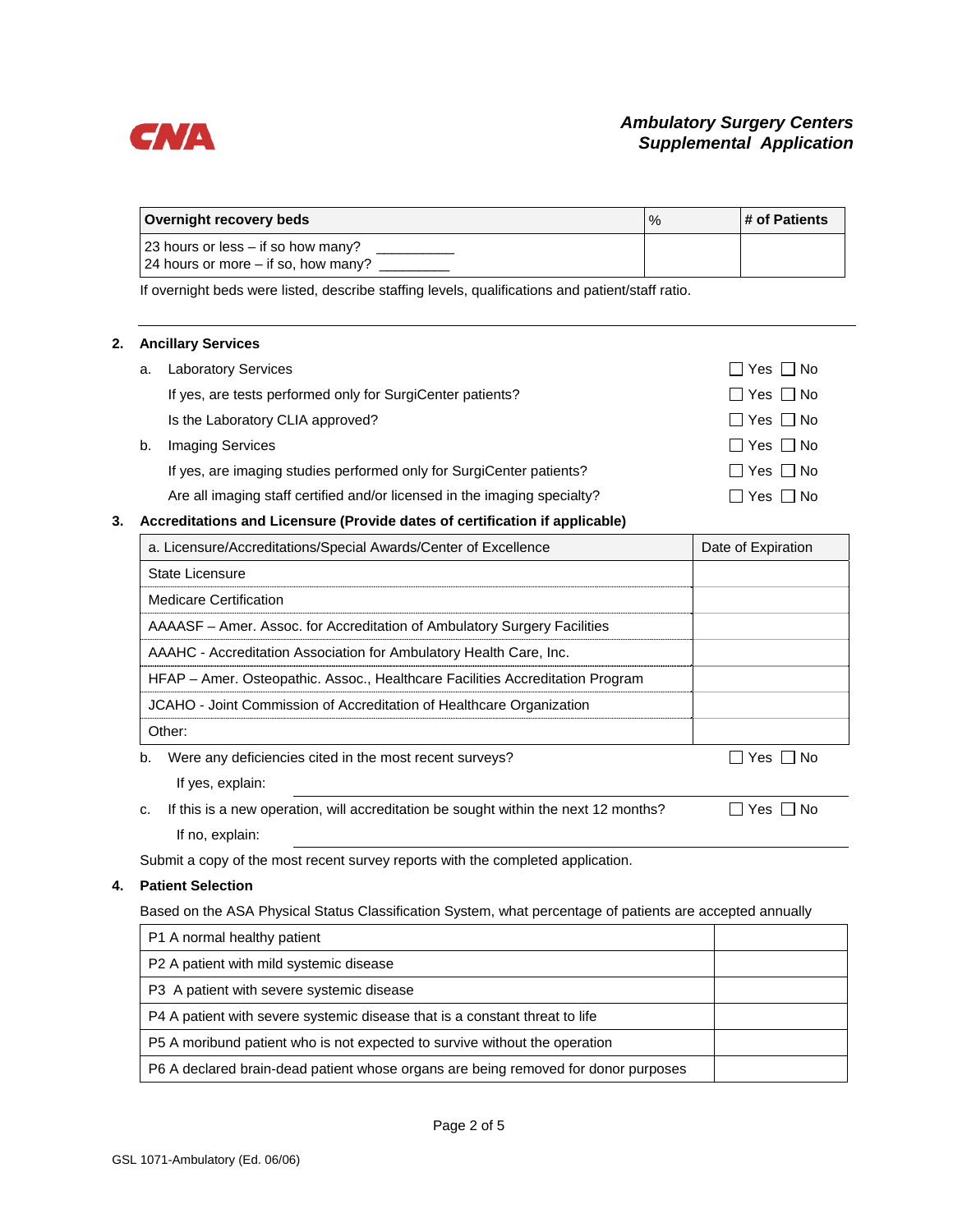

#### **5. Anesthesia Delivery/Monitoring**

a. What is the level of anesthesia provided?

□ Level A - Local or topical anesthesia.

□ Level B - Local or topical anesthesia and/or IV or parenteral sedation, regional anesthesia, analgesia or dissociative drugs without the use of endotracheal or laryngeal mask intubation or inhalation general anesthesia (including nitrous oxide).

 Level C - *Levels listed above plus* and/or surgical procedures with epidural anesthesia, endotracheal or laryngeal mask intubation or inhalation anesthesia, spinal or epidural.

b. Is a physician, CRNA, or RN with Advanced Cardiac Life Support certification immediately available on the premises until all patients have met documented discharge criteria  $\square$  Yes  $\square$  No

|    | c.                                                                                                                                                   |                                    |                                              | Are a minimum of two oxygen sources with regulators attached available?                                                                                               |                                                                                               | ]Yes □ No            |
|----|------------------------------------------------------------------------------------------------------------------------------------------------------|------------------------------------|----------------------------------------------|-----------------------------------------------------------------------------------------------------------------------------------------------------------------------|-----------------------------------------------------------------------------------------------|----------------------|
|    | Are positive pressure ventilation sources including an ambu bag and a mouth-to-<br>d.<br>mask unit available?                                        |                                    |                                              |                                                                                                                                                                       | ∏ Yes ∏ No                                                                                    |                      |
|    | е.                                                                                                                                                   |                                    |                                              | Does the facility maintain a defibrillator which is tested at least weekly?                                                                                           |                                                                                               | ∃Yes ∏ No            |
|    | f.                                                                                                                                                   |                                    |                                              | Does the facility maintain suction machines and associated supplies?                                                                                                  |                                                                                               | ]Yes 冂 No            |
|    | g.                                                                                                                                                   |                                    | General Anesthesia: (complete if applicable) |                                                                                                                                                                       |                                                                                               |                      |
|    |                                                                                                                                                      | nurse anesthetist (CRNA)?          |                                              | Is Level C anesthesia administered by an anesthesiologist or certified registered<br>If no, explain qualifications of professionals administering general anesthesia. |                                                                                               | ΠYes ΠNo             |
|    | h.                                                                                                                                                   |                                    | Does equipment -meet ASA Basic standards?    |                                                                                                                                                                       |                                                                                               | $\Box$ Yes $\Box$ No |
|    | i.                                                                                                                                                   |                                    |                                              | Are non-anesthesiologists administering propofol or deep sedation?                                                                                                    |                                                                                               | Yes $\Box$ No        |
|    | J.                                                                                                                                                   |                                    |                                              |                                                                                                                                                                       | Are the following items available as an integral component of the anesthesia delivery system? |                      |
|    |                                                                                                                                                      |                                    | $\Box$ O2 Fail-safe system                   | $\Box$ Oxygen analyzer                                                                                                                                                | $\Box$ Waste gas exhaust system                                                               |                      |
|    |                                                                                                                                                      |                                    | End-tidal CO2 Analyzer                       |                                                                                                                                                                       | $\Box$ Vaporizers--calibration & exclusion system                                             |                      |
|    |                                                                                                                                                      | $\Box$ Alarm system                |                                              | $\Box$ Pulse oximeter                                                                                                                                                 | $\Box$ Electrocardiogram                                                                      |                      |
|    |                                                                                                                                                      |                                    | $\Box$ Blood pressure monitors               | Emergency Back-up power                                                                                                                                               |                                                                                               |                      |
| 6. |                                                                                                                                                      |                                    |                                              | Biomedical/Surgical/Anesthesia Equipment Preventative Maintenance                                                                                                     |                                                                                               |                      |
|    | a.                                                                                                                                                   | Is equipment                       |                                              | $\Box$ Serviced by an in-house certified technician?                                                                                                                  |                                                                                               |                      |
|    |                                                                                                                                                      |                                    |                                              | Serviced by an outside vendor?                                                                                                                                        |                                                                                               |                      |
|    | If the preventative maintenance is provided by an outside vendor does the contract for<br>b.<br>maintenance include a hold harmless indemnification? |                                    |                                              |                                                                                                                                                                       | $\Box$ NA $\Box$ Yes $\Box$ No                                                                |                      |
|    | c.                                                                                                                                                   |                                    |                                              | Are user manuals available in-house for every piece of medical equipment?                                                                                             |                                                                                               | $\Box$ Yes $\Box$ No |
| 7. | <b>Instrument Sterilization</b>                                                                                                                      |                                    |                                              |                                                                                                                                                                       |                                                                                               |                      |
|    | a.                                                                                                                                                   |                                    | Are instruments sterilized on site?          |                                                                                                                                                                       |                                                                                               | $\Box$ Yes $\Box$ No |
|    |                                                                                                                                                      | If yes: $\Box$ steam sterilization |                                              | $\Box$ gas sterilization                                                                                                                                              |                                                                                               |                      |
|    |                                                                                                                                                      |                                    | $\Box$ chemical soak                         | $\Box$ routine flash sterilization                                                                                                                                    |                                                                                               |                      |
|    |                                                                                                                                                      |                                    |                                              | b. Are written protocols in place for daily autoclave testing?                                                                                                        |                                                                                               | Yes I I No           |
|    |                                                                                                                                                      |                                    |                                              | c. Is each sterilized pack marked with the date of sterilization and expiration dates?                                                                                |                                                                                               | Yes $\Box$ No        |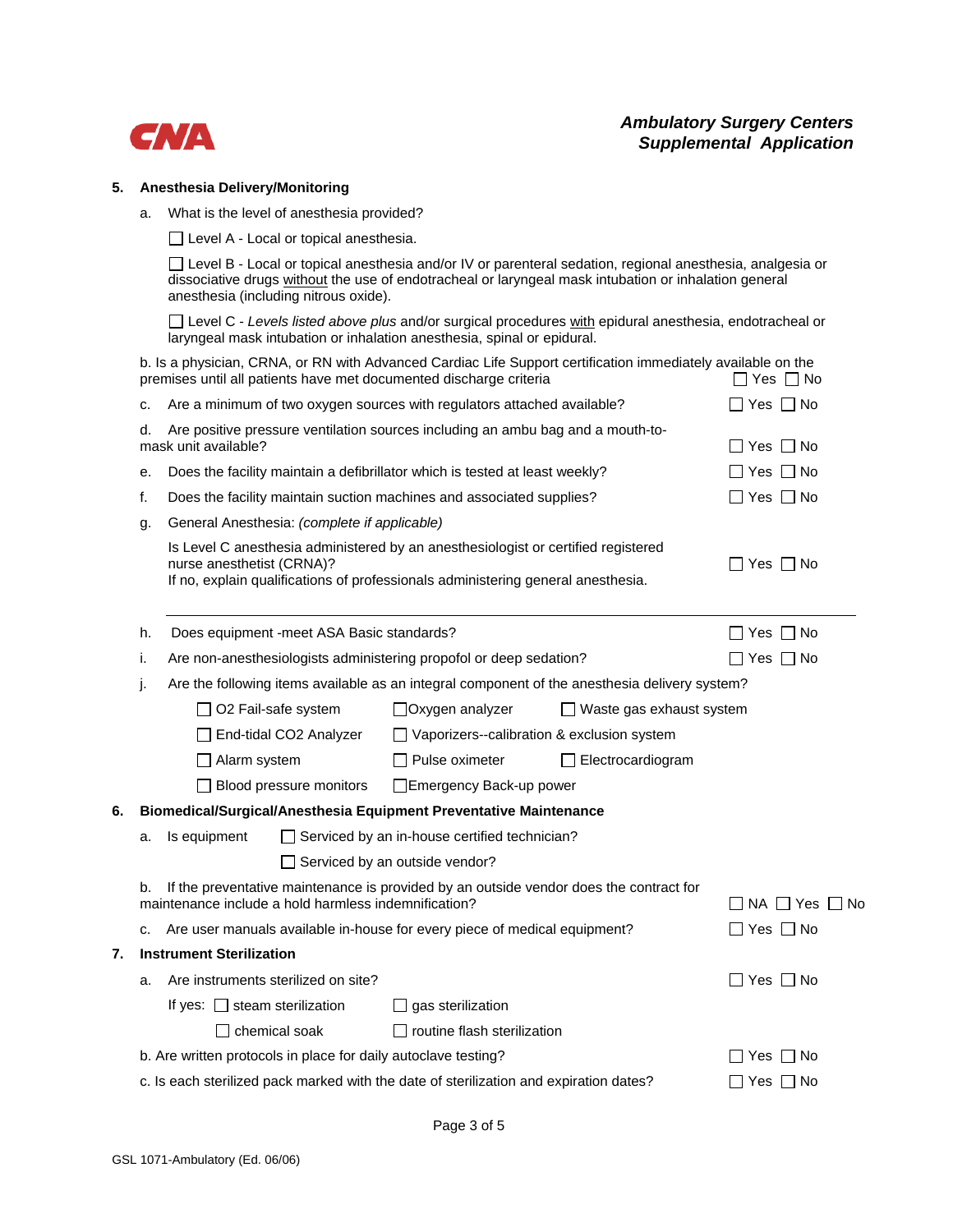

# *Ambulatory Surgery Centers Supplemental Application*

# **8. In-house Medical Emergencies**

| a. | Is there a documented protocol for handling in-house emergencies?                                                                                                      | $Yes \Box No$           |
|----|------------------------------------------------------------------------------------------------------------------------------------------------------------------------|-------------------------|
| b. | Is there an agreement with a local hospital for emergency transfers?                                                                                                   | ⊃ Yes □ No              |
| c. | Is emergency equipment tested routinely with documentation?                                                                                                            | $\Box$ Yes $\Box$ No    |
| d. | Are all medications in the ACLS Algorithm available on the emergency cart?                                                                                             | $\Box$ Yes $\Box$ No    |
| е. | Are malignant hyperthermia drugs available?                                                                                                                            | $\Box$ Yes $\Box$ No    |
| f. | Is a copy of the ACLS Malignant Hypothermia Algorithm maintained on the cart?                                                                                          | $\Box$ Yes $\Box$ No    |
| g. | Is all clinical staff CPR trained or higher?                                                                                                                           | $\Box$ Yes $\Box$ No    |
| h. | Are mock codes performed on a regular basis?                                                                                                                           | $\Box$ Yes $\Box$ No    |
|    | 9. Emergency/Disaster Preparedness                                                                                                                                     |                         |
|    | a. Is there a documented plan in place for evacuation should the need arise.                                                                                           | $\Box$ Yes $\Box$ No    |
|    |                                                                                                                                                                        |                         |
|    | b. If patients are receiving Level B or C anesthesia, is life support equipment connected<br>to emergency backup power supply?                                         | □ Yes □ No □ NA         |
|    | 10. Policies and Procedure                                                                                                                                             |                         |
|    | a. Have all relevant National Patient Safety Goals been implemented?                                                                                                   | Yes $\Box$ No           |
|    | b. Are all policies and procedures reviewed and authorized in writing by management<br>at least annually?                                                              | $\Box$ Yes $\Box$ No    |
|    | c. Is there a formal written policy and process for tracking diagnostic testing and review by the<br>ordering physician, physician assistant, nurse practitioner, etc. |                         |
|    | d. Is there a written policy for patient positioning?                                                                                                                  |                         |
|    | e. Are written post operative instructions provided to all patients?                                                                                                   | $\Box$ Yes $\Box$ No    |
|    | f. How are patients instructed to seek medical attention after hours?                                                                                                  |                         |
|    | g. Is there a written policy that patient education is documented in the medical record?                                                                               | $\Box$ Yes $\Box$ No    |
|    | h. Is there a formal, documented medical device/medical supply/pharmaceutical recall and<br>hazard alert program?                                                      | $\Box$ Yes $\Box$ No    |
|    | 11. Informed Consent                                                                                                                                                   |                         |
|    | a. Are consent forms used for each type of procedure performed?                                                                                                        | Yes  No                 |
|    | b. Is the physician required to discuss the procedure and consent with the patient prior to<br>performing the procedure?                                               | $\Box$ Yes $\Box$ No    |
|    | c. Is the surgeon required to sign the consent form?                                                                                                                   | │Yes │ No               |
|    | 12. Credentialing & Privileging                                                                                                                                        |                         |
| a. | Are all physicians and independent medical contractors board certified in the specialty in which they are<br>practicing?                                               | ∩ Yes ∩ No              |
| b. | Does the Center have a formal credentialing program that includes all physicians and independent medical<br>contractors?                                               | $\exists$ Yes $\Box$ No |
| c. | Are clinical privileges based on training and peer review for all physicians and CRNA's?                                                                               | $\Box$ Yes $\Box$ No    |
| d. | How often do you up-date your list of specific privileges?                                                                                                             |                         |